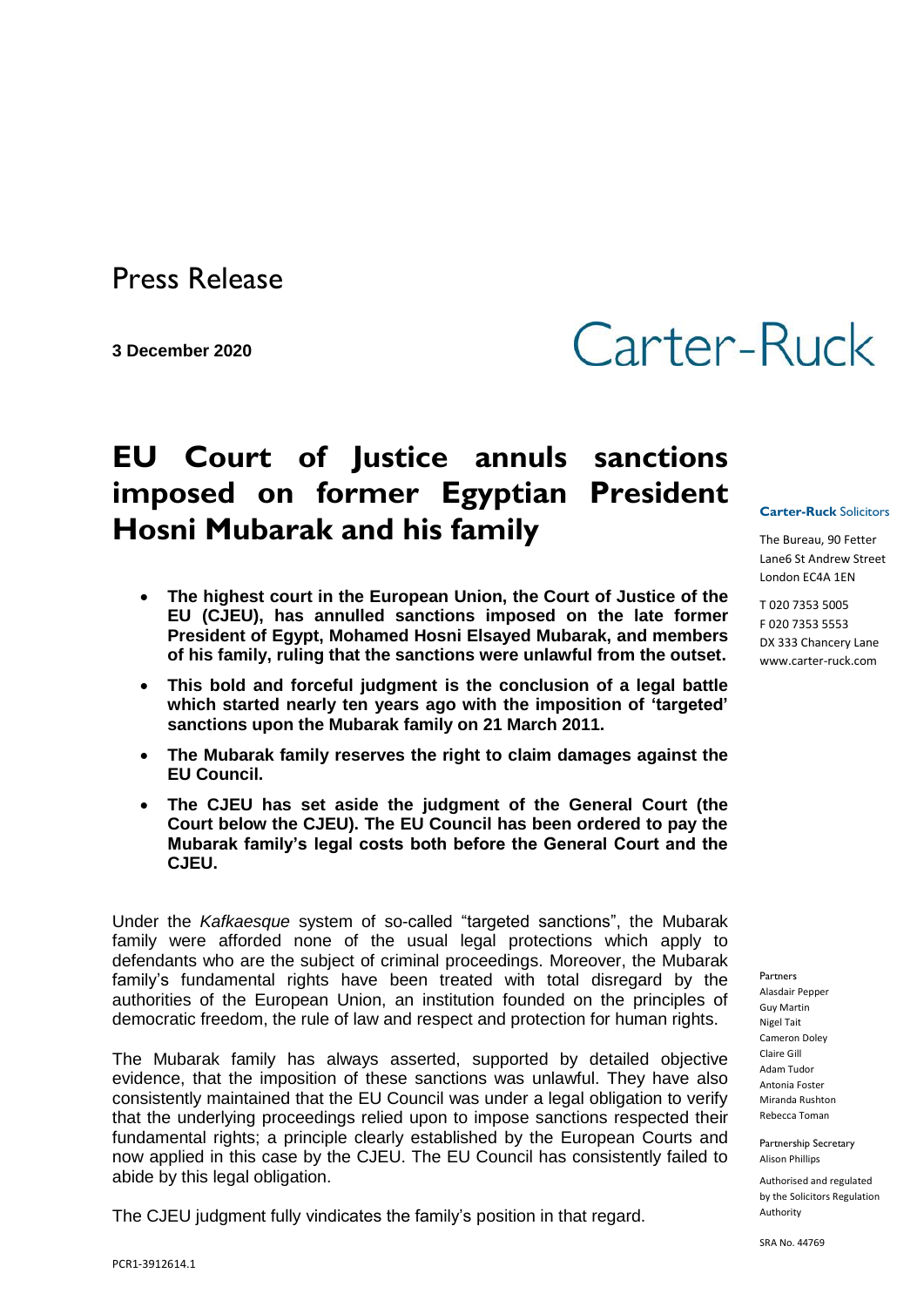The CJEU has today reaffirmed the principle that:

*"…in a review of restrictive measures, the Courts of the European Union must ensure the review, in principle a full review, of the lawfulness of all Union acts in the light of the fundamental rights forming an integral part of the EU legal order, which include, in particular, observance of the rights of the defence and the right to effective judicial protection."*

And that where sanctions are based on decisions of a third State (here Egypt):

*"The [EU] Council cannot conclude that a listing decision is taken on a sufficiently solid factual basis before having itself verified that the rights of the defence and the right to effective judicial protection were observed at the time of the adoption of the decision by the third State in question."*

The CJEU held that:

*"In the present case, the mere reference by the [EU] Council to letters and a memorandum from the Egyptian authorities, in which those authorities set out the manner in which the applicants' fundamental rights had been observed and gave assurances in that regard….cannot suffice."*

Despite the CJEU's welcome decision to annul these sanctions, the Mubarak family will continue to pursue legal proceedings in the European General Court in relation to sanctions imposed on them on later dates. The family is determined to pursue these cases until their conclusion, in order to obtain further judicial recognition that all of the EU's measures were unlawful from the outset.

The Mubarak family has suffered severe reputational harm as a result of the EU designations and therefore continues to reserve the right to claim damages against the EU Council at the appropriate juncture.

The members of President Mubarak's family are his wife, Suzanne Thabet, his two sons, Alaa and Gamal Mubarak, and their respective wives, Heddy Rassekh and Khadiga El Gammal. Gamal Mubarak stated that:

"*These unlawful sanctions were imposed on my late father President Mubarak and my mother, even though neither of them ever owned any assets in the EU, or for that matter any assets outside of Egypt. The most basic of investigations by the EU and by other non-EU authorities would have uncovered this fact. Moreover, and after ten years of false allegations and intrusive investigations, not a single judicial authority in any EU member state, nor indeed in any other foreign jurisdiction, has discovered any legal violation of any sort by me or my family. I have thus instructed our legal counsel to reserve all our rights to claim damages against the Council of the EU in due course.*"

The European Court has in the past recognised the draconian nature of the system of international targeted sanctions, repeating legal rulings previously made by the former Deputy President of the UK Supreme Court Lord Hope of Craighead KT QC PC FRSE when he stated in relation to designated persons:

*"It is no exaggeration to say that persons designated in this way are effectively "prisoners" of the State: their freedom of movement is severely restricted without access to their funds and the effect of the freeze on both them and their families can be devastating".*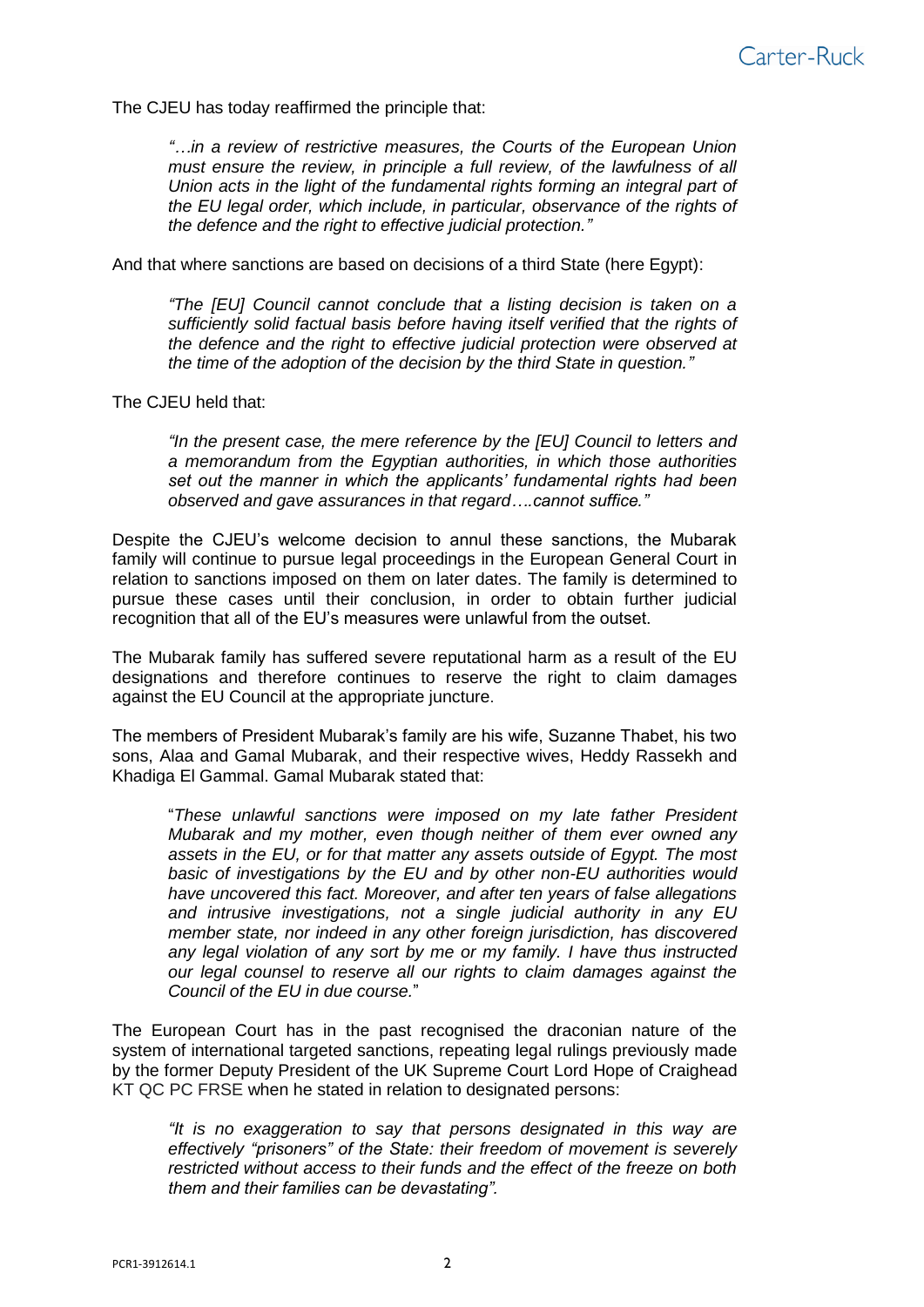

The Mubarak family was represented in these appeals by the former Independent Reviewer of Terrorism Legislation Lord Anderson of Ipswich KBE QC, as well as by Brian Kennelly QC and Jason Pobjoy of Blackstone Chambers and Guy Martin of London based solicitors Carter-Ruck.

In the words of Lord Anderson (in the context of his independent review of UK terrorism legislation, which are equally applicable to the Mubaraks' case):

*"Trust in powerful institutions depends not only on those institutions behaving themselves (though that is an essential prerequisite), but on there being mechanisms to verify that they have done so.*

*…in an age where trust depends on verification rather than reputation, trust by proxy is not enough. Hence the importance of clear law, fair procedures, rights compliance and transparency: not just fashionable buzzwords, but the necessary foundation for the trust between government and governed upon which the existence of coercive and intrusive powers depends in a modern democracy."*

Carter-Ruck's International Law department, led by partner Guy Martin, with senior associates Charles Enderby Smith and François Holmey, has been advising the Mubarak family in relation to the EU's sanctions measures since 2013.

**All enquiries should be directed to Guy Martin or Charles Enderby Smith on + 44 20 7353 5005 and at** guy.martin@carter-ruck.com